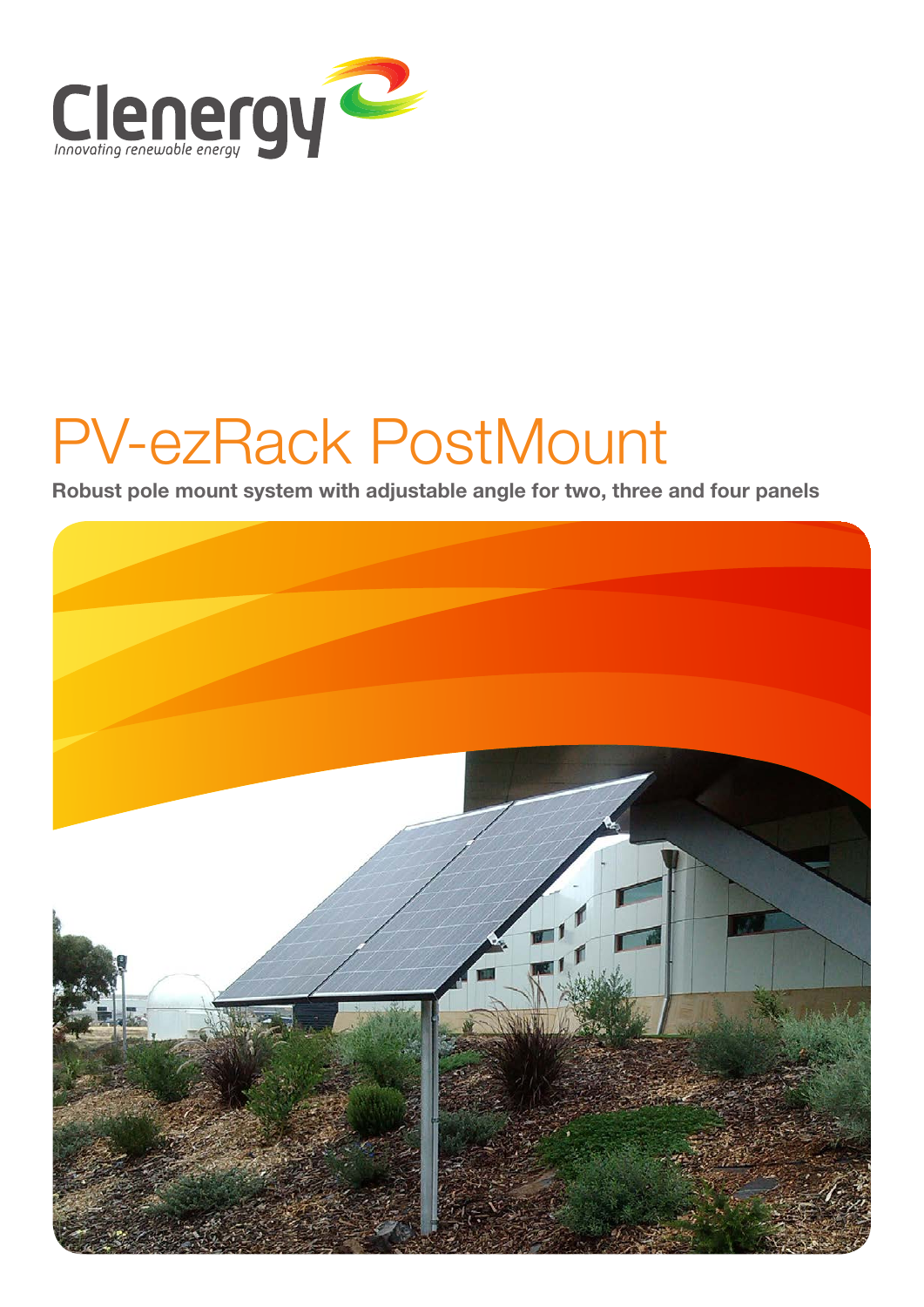The master tube connects to the adjustable tube and steel cap. It is a galvanised steel profile and holds the angle brackets or the landscape tubes with U-bolts.

# PV-ezRack PostMount

# **Main Benefits**

With its concrete foundation. PostMount can be installed on even or uneven ground or on a slope, making it suitable for any soil type and a wide range of applications.

### **Suitable for every soil condition**

# **Adjustable tilt angle**

The steel cap (post head) is designed to tilt panels between 0° and 60° to ensure that you get the required power output you need anywhere, anytime. Changing the angle merely requires a single pair of spanners.

# **Robust and reliable**

Mounted on aluminium rails the panels are supported by robust galvanised steel landscape and master tubes secured with stainless steel bolts. The post is fixed in to a concrete foundation.

# **Quick and easy installation**

Innovative and internationally patented, the Z-Module technology is used in almost all PV-ezRack components. The Z-Module provides a quick, easy and safe installation method and can be inserted in to the rail at any given point, secured with just three hand grips.

\*see Clenergy PV-ezRack warranty for further details



Clenergy's PV-ezRack PostMount delivers flexible and durable designs to mount from two to four panels per post. It's ideal for remote off-grid applications such as water pumps, or small residential and commercial systems. The panel tilt is easily adjustable between 0° and 60° throughout the year and comes with hassle-free mounting thanks to patented components such as the PV-ezRack rails and clamps. The combination of high quality aluminium, stainless steel and galvanised steel components make this a robust, reliable system with excellent corrosion resistance\* .

# Inter and End clamps

Using the patented Clenergy Z-module, PV-ezRack Inter and End clamps offer a simple, easy to use and robust fixing of PV panels of any size. Compatible clamps for thin film modules are also available.







## Master tube

# Post

A steel post with a galvanisation thickness of 80micron and outside diameters of: 83mm (PM2), 102mm (PM3 and PM4). The standard post is embedded in to concrete, also available with a welded mounting plate.





# Light-rail

PV-ezRack light rail connects to the landscape tube or to the angle brackets. It has two patented Z-Module channels with one at top for panel mounting and the second on the opposite side for easy mounting to the landscape tubes or

angle brackets.







**Cable clip**

Steel cap



### The steel cap sits on top of the post and connects the adjustable tube to the master tube allowing ease of adjustment between the different tilt angles.



**Contact us or one of our qualified resellers for a personalised quotation today.**



# **Materials**

**AL6005-T5 | SUS304 | Q235**